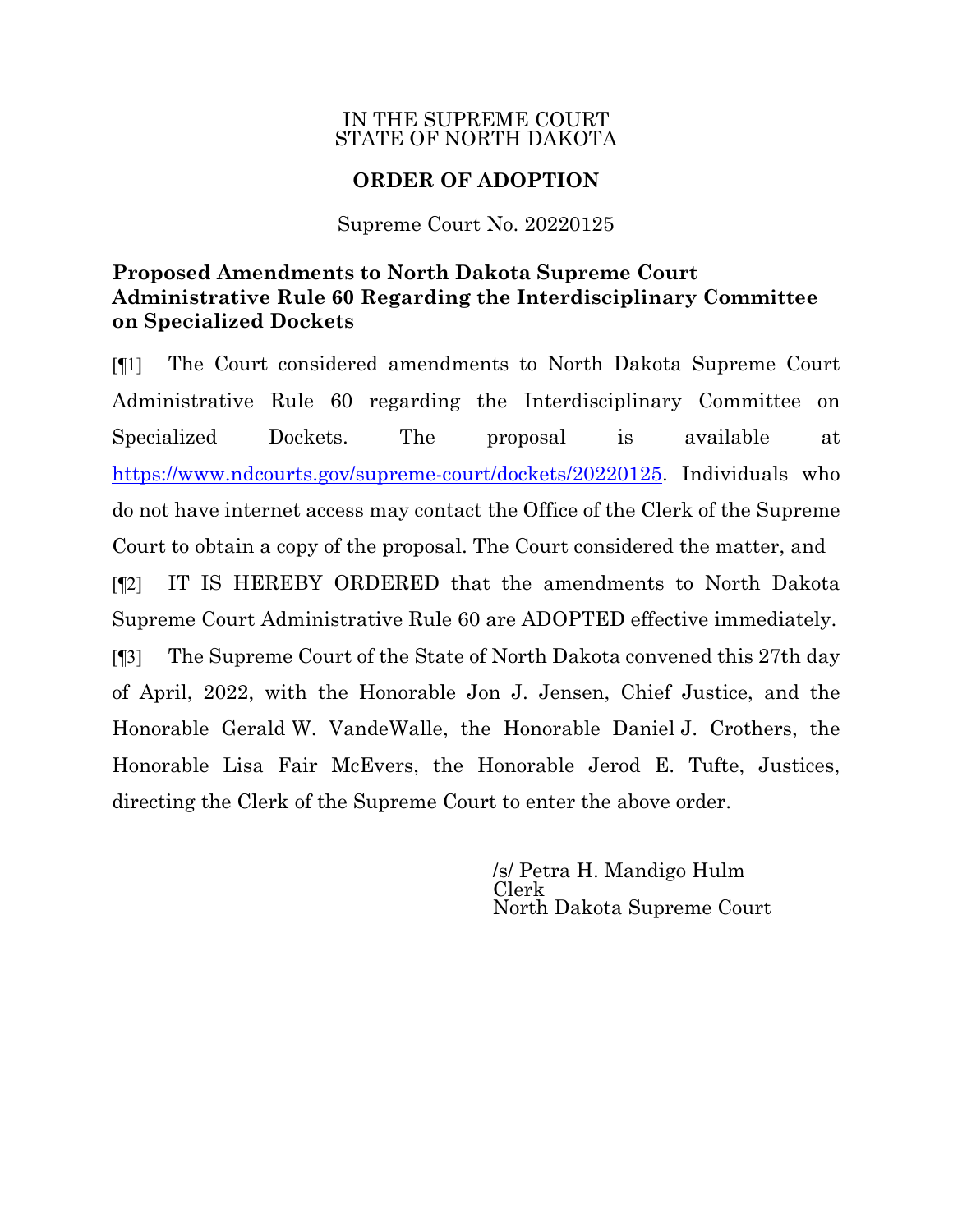N.D.Sup.Ct.Admin.R.

 RULE 60 - INTERDISCIPLINARY COMMITTEE ON SPECIALIZED DOCKETS Section 1. Interdisciplinary Committee. (a) Purpose. The interdisciplinary committee on specialized dockets is established as a collaborative mechanism to acquire and analyze relevant information related to the need for and feasibility of establishing specialized dockets. A "specialized docket" is a juvenile or district court that oversees a therapeutic program comprised of interdisciplinary teams, enhanced judicial involvement, court-supervised treatment programs, and other components designed to achieve effective alternatives to traditional case dispositions. (b) Membership. The committee consists of: (1) a justice of the supreme court appointed by the chief justice; (2) two district judges appointed by the chief justice upon recommendation by North Dakota Judges Association; (3) If agreed to by the department, a representative of the department of human services appointed by the director. (4) If agreed to by the department, a representative of the department of corrections and rehabilitation appointed by the director. (5) The state court administrator or the administrator's designee. (c) Chair. The chief justice will appoint a chair from among the members of the committee.

(d) Terms. Committee members serve for a term of three years beginning January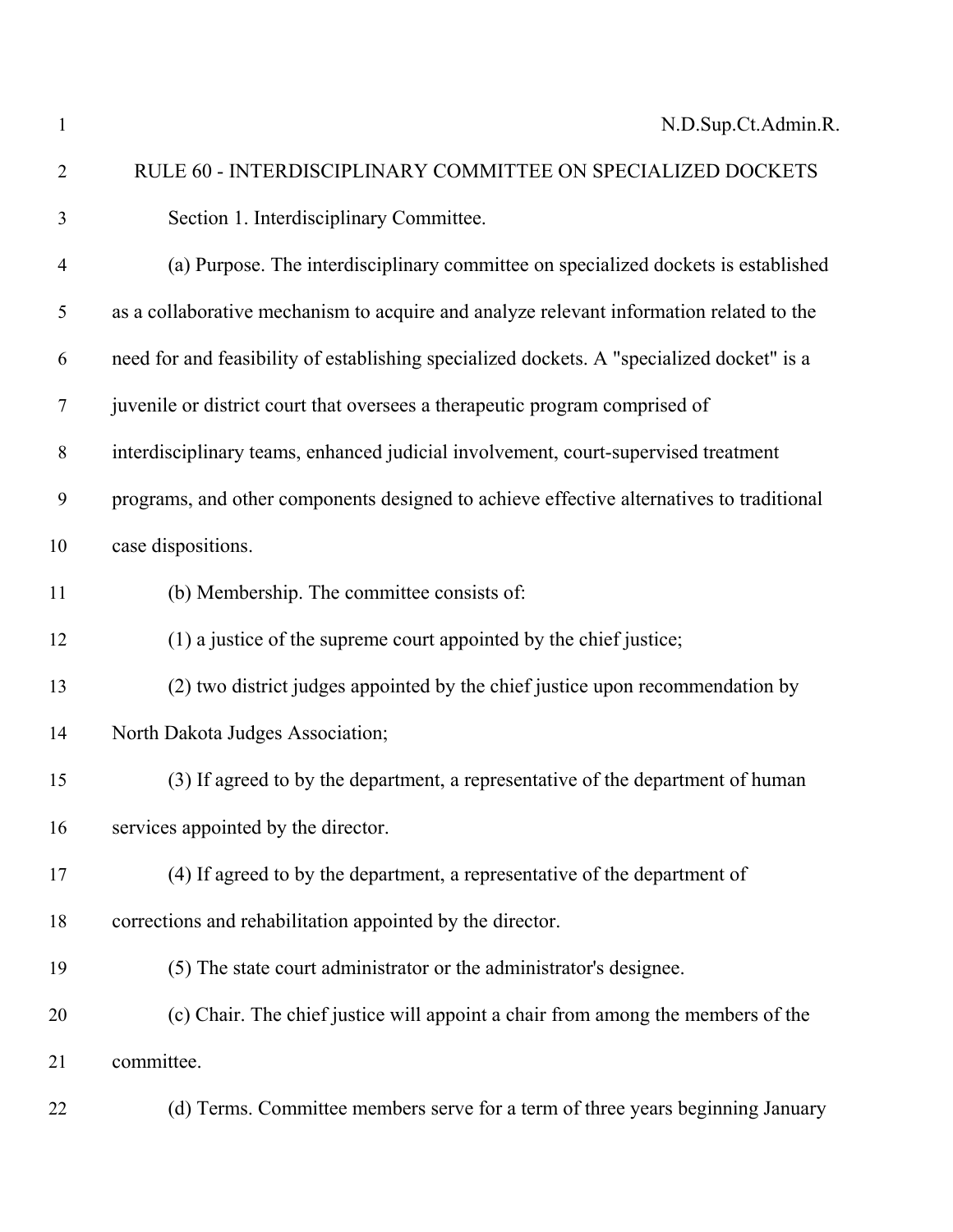23 1, 2019. Members are limited to three consecutive terms. Each member serves until the member's successor is appointed.

| 25 | (e) Temporary Members. The chair may temporarily supplement membership to                     |
|----|-----------------------------------------------------------------------------------------------|
| 26 | assist the committee in reviewing whether establishment of a specialized docket should be     |
| 27 | recommended. The presiding judge of the district in which a specialized docket is being       |
| 28 | reviewed or proposed and the unit administrator of the district must be included as           |
| 29 | temporary members.                                                                            |
| 30 | (f) Meetings. The committee will meet at least semian nually but may meet more                |
| 31 | frequently if necessary to timely consider any requests for establishment of a specialized    |
| 32 | docket or review of an existing court.                                                        |
| 33 | Section 2. Functions and Duties.                                                              |
| 34 | (a) The committee will                                                                        |
| 35 | (1) acquire and analyze information and data, including budgetary requirements                |
| 36 | and funding sources, regarding whether establishing, reducing or closing a specialized        |
| 37 | docket in a judicial district should be considered;                                           |
| 38 | (2) determine the feasibility of establishing or maintaining a specialized docket in          |
| 39 | a judicial district, including the availability of judicial and nonjudicial resources;        |
| 40 | (3) based on relevant data and analysis, recommend to the presiding judge of a                |
| 41 | judicial district and the supreme court whether a specialized docket in the judicial district |
| 42 | should be established;                                                                        |
| 43 | (4) review requests to establish specialized dockets and submit recommendations               |
| 44 | to the supreme court regarding whether a particular specialized docket should be              |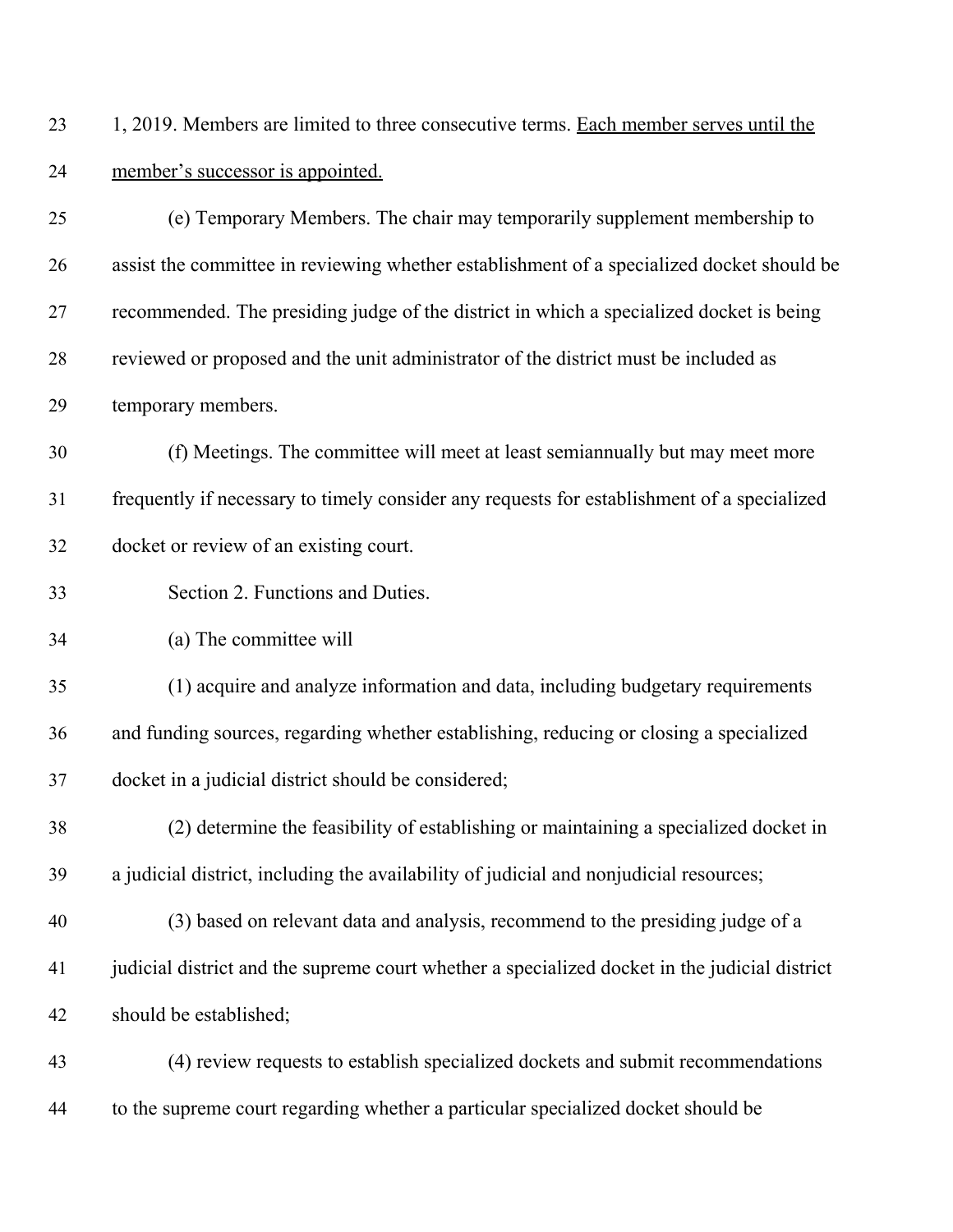| 45 | established; |
|----|--------------|
|    |              |

| 46 | (5) establish a mechanism for monitoring and evaluating the effectiveness of           |  |
|----|----------------------------------------------------------------------------------------|--|
| 47 | established specialized dockets and related treatment services.                        |  |
| 48 | (b) In carrying out its functions, the committee must consider:                        |  |
| 49 | (1) the funding required for the specialized docket and the source of necessary        |  |
| 50 | funding;                                                                               |  |
| 51 | (2) the extent that the proposed services are needed in the geographic area where      |  |
| 52 | the specialized docket will be located;                                                |  |
| 53 | (3) the availability of adequate judicial resources to support operation of the        |  |
| 54 | specialized docket;                                                                    |  |
| 55 | (4) the availability of potential members of the specialized docket team and the       |  |
| 56 | roles to be played by each potential member;                                           |  |
| 57 | (5) the availability of a potential coordinator for the specialized docket and support |  |
| 58 | staff;                                                                                 |  |
| 59 | (6) the population of eligible participants in the specialized docket;                 |  |
| 60 | (7) the geographic area to be served by the specialized docket;                        |  |
| 61 | (8) the availability of participant monitors and treatment resources in the            |  |
| 62 | specialized docket's area of operation.                                                |  |
| 63 | Section 3. Request to establish a specialized docket; Submission; Review.              |  |
| 64 | (a) A request for establishment of a specialized docket may be submitted to the        |  |
| 65 | committee for review and recommendation.                                               |  |
| 66 | (b) The committee will promptly review any information submitted in support of         |  |